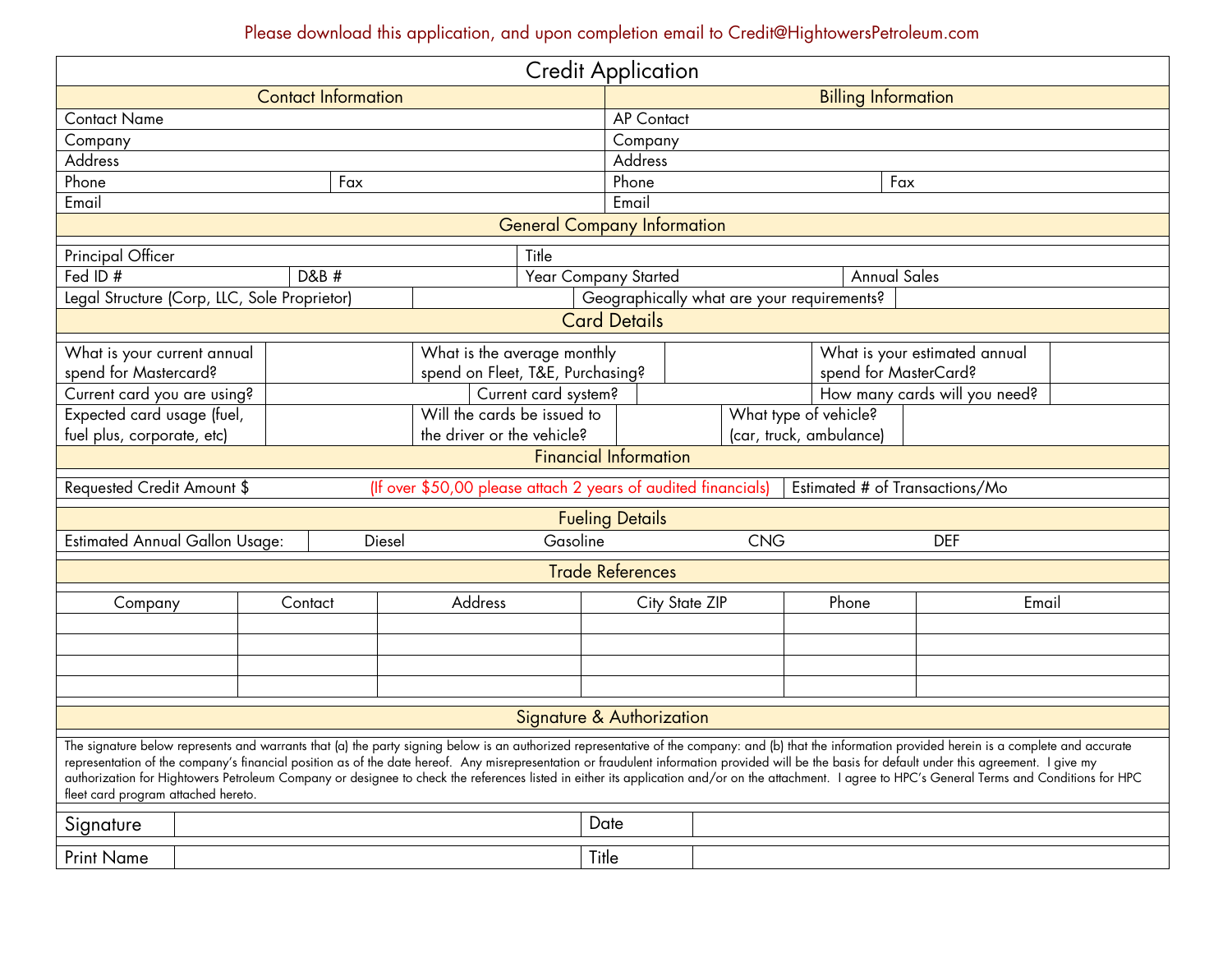Please download this application, and upon completion email to Credit@HightowersPetroleum.com



3577 Commerce Drive, Middletown, OH 45005 Phone: (513) 423-4272 Fax: (513) 423-5750 www.hightowerspetroleum.com

## ABSOLUTE AND UNCONDITIONAL PERSONAL GUARANTY

In order to induce Hightowers Petroleum Company to extend credit to the applicant, the undersigned, jointly and severally, agree to unconditionally guarantee to Hightowers Petroleum Company the full and prompt payment when due of all indebtedness including the balance on the account plus all service charges (if applicable). This is a guarantee of payment and not of collection and the undersigned agrees that nothing except full payment of all the indebtedness shall operate to discharge the undersigned's liability. The undersigned unconditionally and irrevocably waives each and every defense under the principles of guarantee or suretyship law which would otherwise operate to impair or diminish the undersigned for the indebtedness.

| Print Name (without title)                                     | hereby personally guarantee the |
|----------------------------------------------------------------|---------------------------------|
| obligations of __________________<br>Name of Applicant Company | to Hightowers Petroleum Co.     |
|                                                                |                                 |
| Social Security Number:                                        |                                 |
| <b>Address</b>                                                 |                                 |
| City, State, Zip                                               |                                 |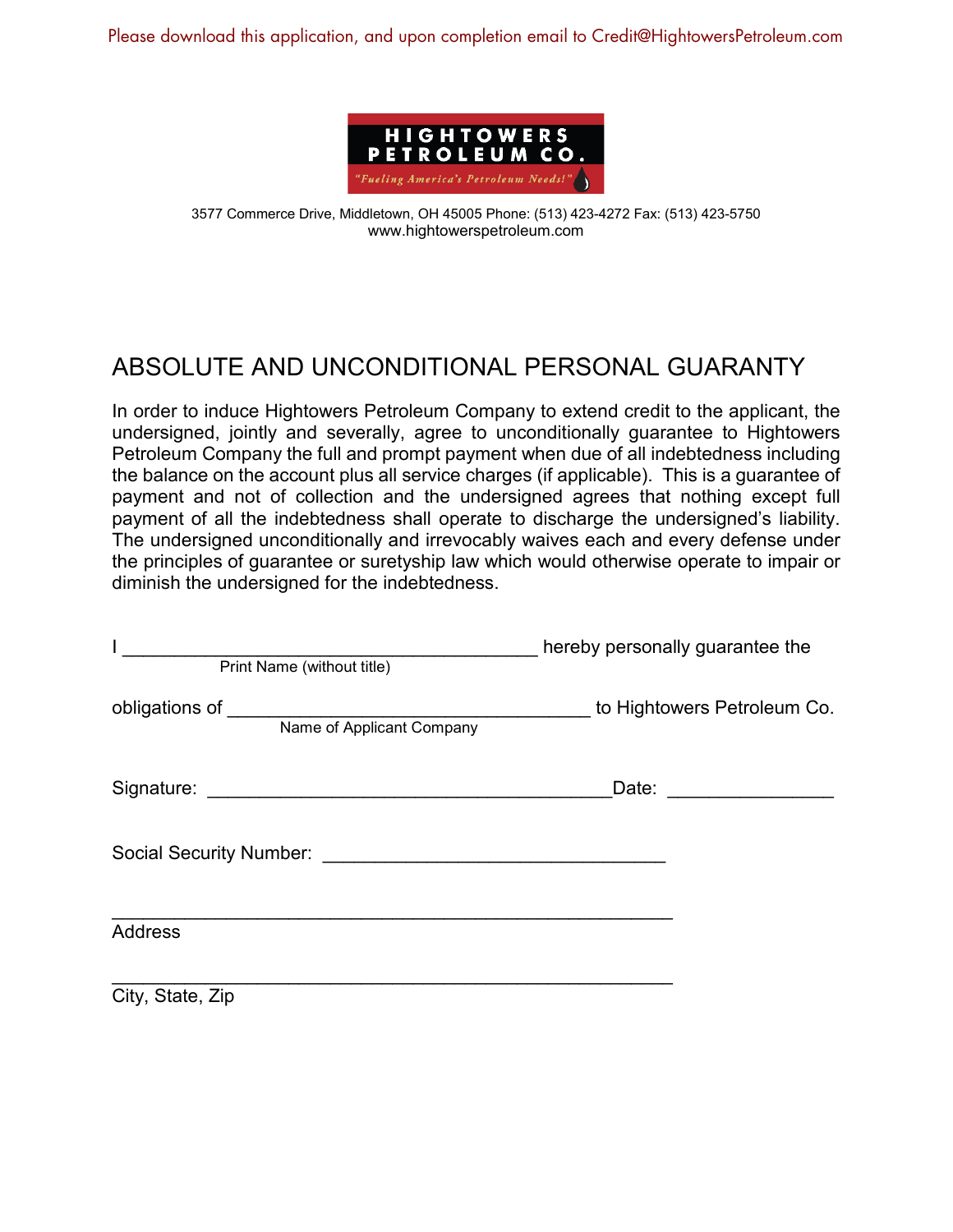

| Electronic Funds Transfer Authorization Agreement                                                                                                                                                                                                                                                                                                                                                                                                                                                                                                                            |     |  |       |                         |                            |  |  |  |
|------------------------------------------------------------------------------------------------------------------------------------------------------------------------------------------------------------------------------------------------------------------------------------------------------------------------------------------------------------------------------------------------------------------------------------------------------------------------------------------------------------------------------------------------------------------------------|-----|--|-------|-------------------------|----------------------------|--|--|--|
| <b>Contact Information</b>                                                                                                                                                                                                                                                                                                                                                                                                                                                                                                                                                   |     |  |       |                         | <b>Billing Information</b> |  |  |  |
| <b>Contact Name</b>                                                                                                                                                                                                                                                                                                                                                                                                                                                                                                                                                          |     |  |       | <b>AP Contact</b>       |                            |  |  |  |
| Company                                                                                                                                                                                                                                                                                                                                                                                                                                                                                                                                                                      |     |  |       | Company                 |                            |  |  |  |
| Address                                                                                                                                                                                                                                                                                                                                                                                                                                                                                                                                                                      |     |  |       | Address                 |                            |  |  |  |
| Phone                                                                                                                                                                                                                                                                                                                                                                                                                                                                                                                                                                        | Fax |  |       | Phone                   | Fax                        |  |  |  |
| $E$ mail                                                                                                                                                                                                                                                                                                                                                                                                                                                                                                                                                                     |     |  | Email |                         |                            |  |  |  |
| Federal ID Number                                                                                                                                                                                                                                                                                                                                                                                                                                                                                                                                                            |     |  |       |                         |                            |  |  |  |
|                                                                                                                                                                                                                                                                                                                                                                                                                                                                                                                                                                              |     |  |       | <b>Bank Information</b> |                            |  |  |  |
| <b>Bank Name</b><br>Address                                                                                                                                                                                                                                                                                                                                                                                                                                                                                                                                                  |     |  |       | Type of Account         |                            |  |  |  |
| Phone<br><b>Contact Name</b>                                                                                                                                                                                                                                                                                                                                                                                                                                                                                                                                                 |     |  |       | Email                   |                            |  |  |  |
| <b>Account Number</b>                                                                                                                                                                                                                                                                                                                                                                                                                                                                                                                                                        |     |  |       | <b>Routing Number</b>   |                            |  |  |  |
| Signature & Authorization                                                                                                                                                                                                                                                                                                                                                                                                                                                                                                                                                    |     |  |       |                         |                            |  |  |  |
| authorize Hightowers Petroleum Company access to the above account in order to electronically draft or deposit funds in accordance with our contractual<br>obligations. Further, I certify that the above information is correct and that this account is a business account used solely for business purposes. I agree and<br>acknowledge that Hightowers Petroleum Company shall not be liable for any consequential or incidental damages. I also agree to provide a ten (10) day written<br>notice to Hightowers Petroleum Company prior to revoking this authorization. |     |  |       |                         |                            |  |  |  |
| Signature                                                                                                                                                                                                                                                                                                                                                                                                                                                                                                                                                                    |     |  | Date  |                         |                            |  |  |  |
| <b>Print Name</b>                                                                                                                                                                                                                                                                                                                                                                                                                                                                                                                                                            |     |  | Title |                         |                            |  |  |  |